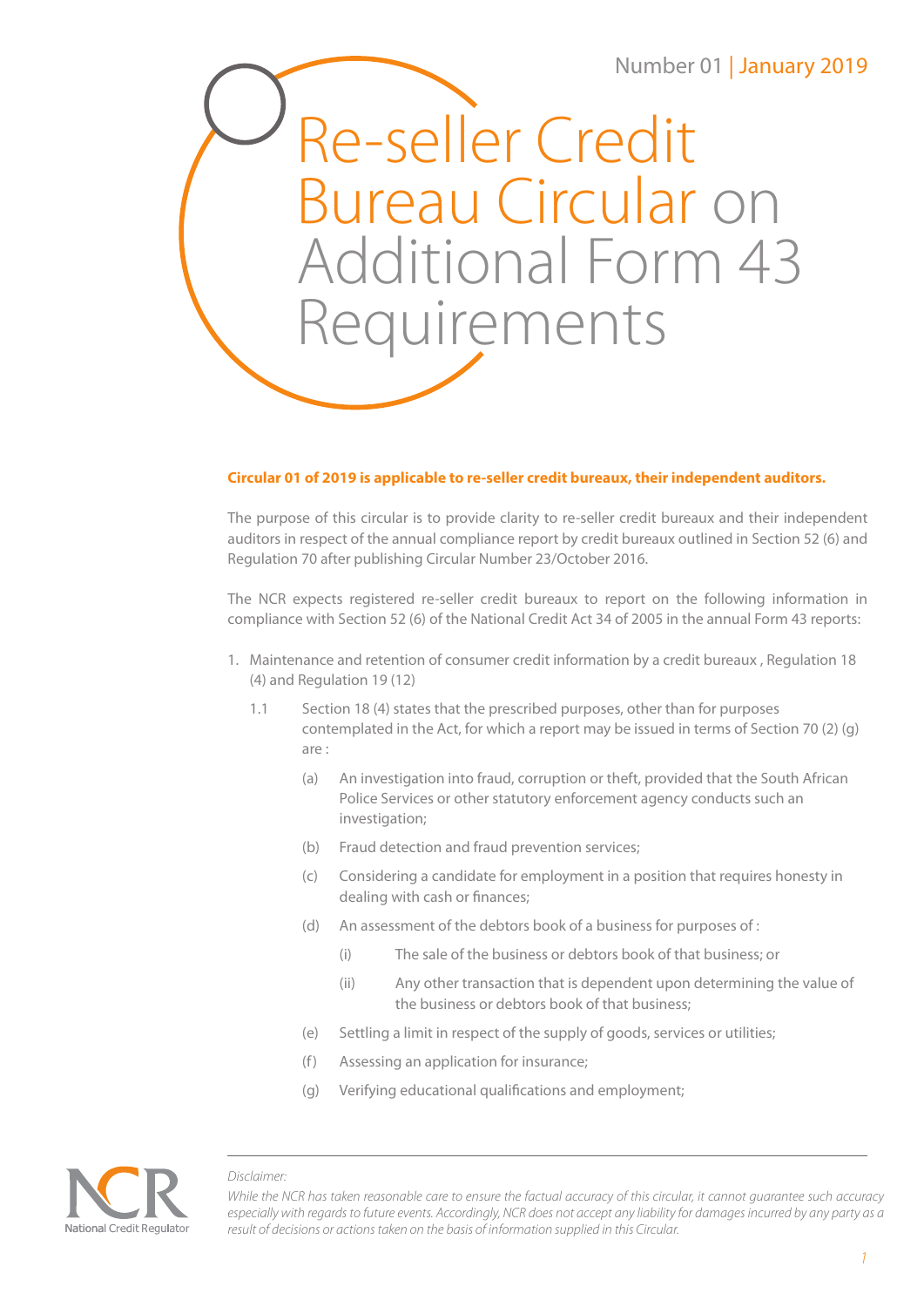- (h) Obtaining consumer information to distribute unclaimed funds, including pension funds, including pension funds and insurance claims;
	- (i) Tracing a consumer by a credit provider in respect of a credit agreement entered into between the consumer and the credit provider;
- (j) Developing a credit scoring system by a credit provider or credit bureau.
- 2. Regulation 19 (12) states that a consumer credit records may not be accessed by an employment agency, recruitment consultant, staffing company or employer unless they certify that any and all requests for consumer credit records relate to positions requiring honesty in dealing with Cash or finances and the job descriptions such position are clearly outlined.
	- 2.1 In terms of assessing compliance for the purposes of Regulation 18, the auditors are required to:
		- (a) Obtain a copy of the policies and procedures of full process flows and functions in each process, including operations operational resources and systems, which have been implemented by the credit bureau to comply with Regulation 18 ;
		- (b) In terms of assessing Regulation 18(4) (c) and Regulation 19(12) the auditors are required to obtain a copy of the policies and procedures, which have been implemented by the credit bureau to ensure compliance with Regulation 18 (4) (c) and Regulation 19
- 3. Review the information security policy to ensure that the Applicant has adequate:
	- (i) security measures and processes in place to protect consumer credit information;
	- (ii) policies and procedures and systems to protect unauthorized access to consumer credit information; and
	- (iii) information transfer policies, procedures and mechanisms.
- 4. Review the Business continuity management plan to ensure that the Applicant has an adequate:
	- (i) disaster recovery plan in terms of IT systems, data and employees;
	- (ii) off-site infrastructure;
	- (iii) disaster site which provides for load shedding /generators;
	- (iv) operational plans: short and long term.
- 5. Review of the IT infrastructure, systems and IT resources both onsite (at organisation's premises) and off site (business continuity site) to ensure that the IT system has adequate:
	- (i) intrusion detection mechanisms, firewalls and connectivity; and
	- (ii) controls against malware.
- 4. Review and confirm that the Applicant is adequately destroying consumer credit information within 72 hours of receiving the same from a credit bureau.
	- 4.1 In terms of assessing compliance for the destroying of consumer credit information

## National Credit Regulator

*Disclaimer:*

*While the NCR has taken reasonable care to ensure the factual accuracy of this circular, it cannot guarantee such accuracy especially with regards to future events. Accordingly, NCR does not accept any liability for damages incurred by any party as a result of decisions or actions taken on the basis of information supplied in this Circular.*